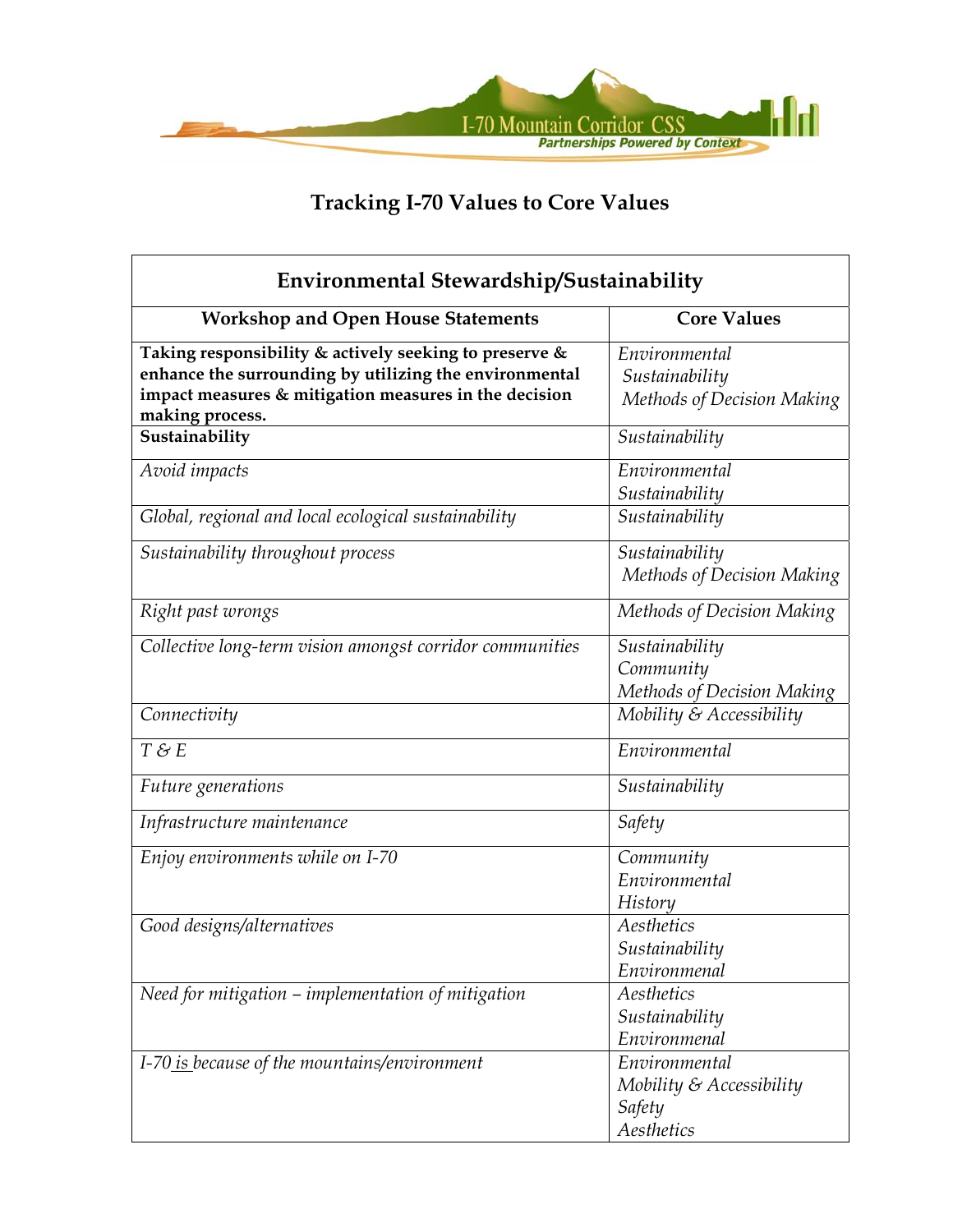

| Minimize depletion of natural resources and carbon impacts                      | Environmental              |
|---------------------------------------------------------------------------------|----------------------------|
|                                                                                 | Sustainability             |
|                                                                                 | Aesthetics                 |
|                                                                                 | Safety                     |
| Protection of community water supplies/watersheds                               | Environmental              |
|                                                                                 | Sustainability             |
|                                                                                 | Aesthetics                 |
|                                                                                 | Safety                     |
| Restoration                                                                     | Historical                 |
|                                                                                 | Environmental              |
|                                                                                 | Sustainability             |
| Accountability                                                                  | Methods of Decision Making |
|                                                                                 | Community                  |
|                                                                                 | Environmental              |
| Quality of land, water, air                                                     | Environmental              |
|                                                                                 | Sustainability             |
|                                                                                 | Aesthetics                 |
|                                                                                 | Community                  |
| Preservation of land forms $\varepsilon$ plant materials $\varepsilon$ wildlife | Environmental              |
|                                                                                 | Sustainability             |
|                                                                                 | Aesthetics                 |
|                                                                                 | Community                  |
|                                                                                 | History                    |
| Views and aesthetics                                                            | Aesthetics                 |
|                                                                                 | Community                  |
|                                                                                 | History                    |
| Mitigation of current environmental damage                                      | Sustainability             |
|                                                                                 | Methods of Decision Making |
|                                                                                 | Environmental              |
|                                                                                 | History                    |
| Wildlife mitigation and habitat corridor and linkages                           | Environmental              |
|                                                                                 | Sustainability             |
|                                                                                 | Aesthetics                 |
| Balance between air/water/land in a sustainable manner                          | Environmental              |
|                                                                                 | Sustainability             |
| Preservation/sustainability/enhancement of larger                               | Sustainability             |
| environment(global)                                                             | Environmental              |
|                                                                                 | History                    |
| Clean environment                                                               | Environmental              |
|                                                                                 | Aesthetics                 |
|                                                                                 |                            |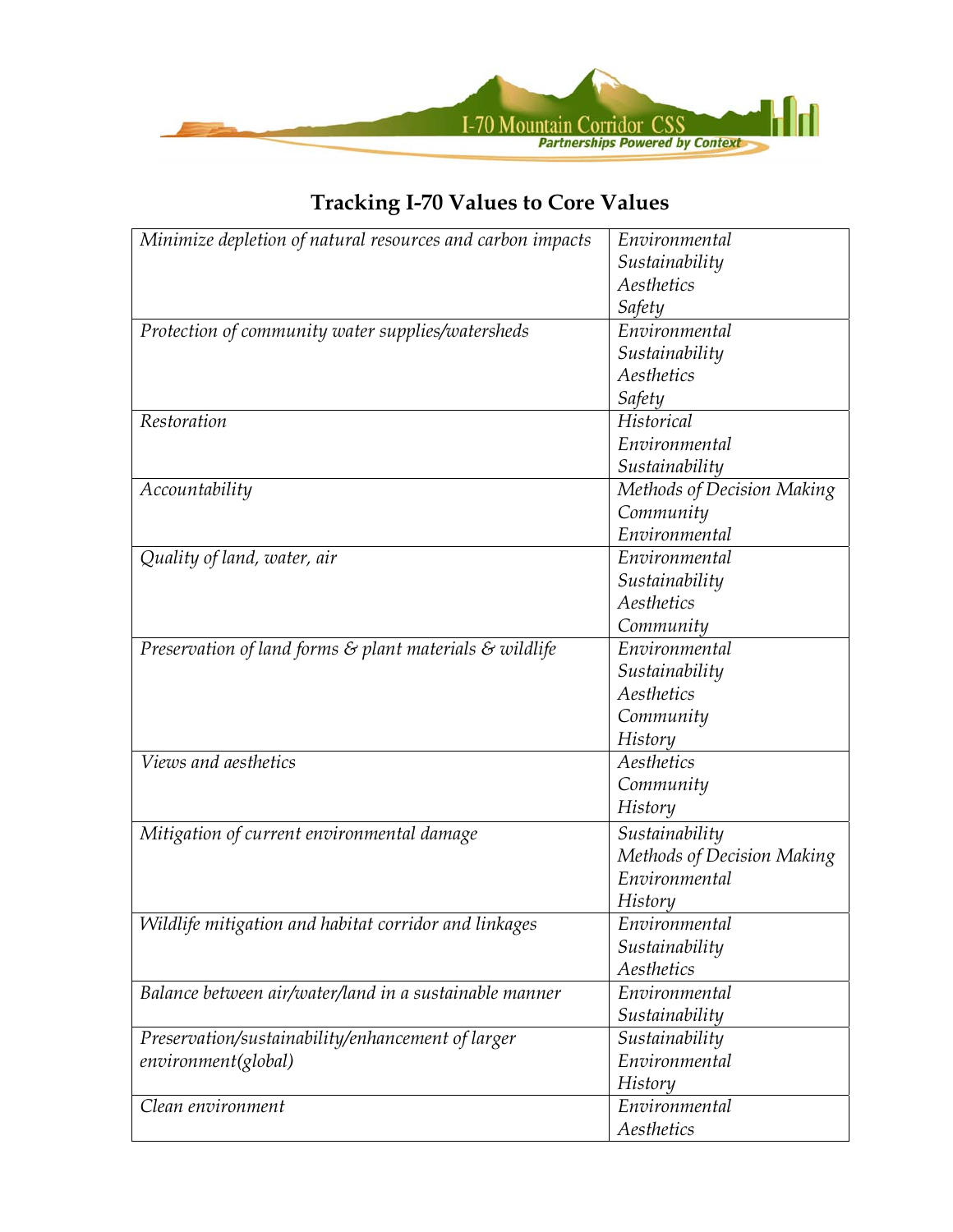

| Restoration of forests $\varepsilon$ wildlife, water $\varepsilon$ natural resources                                                                                                      | Environmental<br>Sustainability<br>Aesthetics                  |
|-------------------------------------------------------------------------------------------------------------------------------------------------------------------------------------------|----------------------------------------------------------------|
| Wilderness areas                                                                                                                                                                          | $\overline{Environmental}$                                     |
| Quiet in wilderness areas                                                                                                                                                                 | Environmental                                                  |
| Is there enough water to support unrestricted front range<br>growth as well as unrestricted mountain community<br>growth? Will we keep water in our streams for fishing &<br>snow-making? | Environmental<br>Sustainability                                |
| The fewer transit vehicles, the better.                                                                                                                                                   | Sustainability                                                 |
| Water is Gold in the west                                                                                                                                                                 | Environmental                                                  |
| Avoid the need for "after the fact" mitigation                                                                                                                                            | Environmental<br>Sustainability                                |
| Our opportunity to act locally to enhance our global<br>values/goals                                                                                                                      | Sustainability                                                 |
| Rail system best environmentally                                                                                                                                                          | Environmental<br>Mobility & Accessibility                      |
| Decrease sand and salt run-off                                                                                                                                                            | Environmental                                                  |
| Promote energy conservation (e.g. - carpooling, rapid rail,<br>free buses from front range, etc.)                                                                                         | Environmental<br>Sustainability<br>Mobility & Accessibility    |
| Minimize production of greenhouse gases that occurs in<br>excess with the present one man/one car approach                                                                                | Environmental<br>Sustainability<br>Mobility $\&$ Accessibility |
| Minimize noise pollution                                                                                                                                                                  | Environmental                                                  |
| Less asphalt - more rails - fewer cars - move people, not cars                                                                                                                            | Environmental<br>Mobility $\&$ Accessibility                   |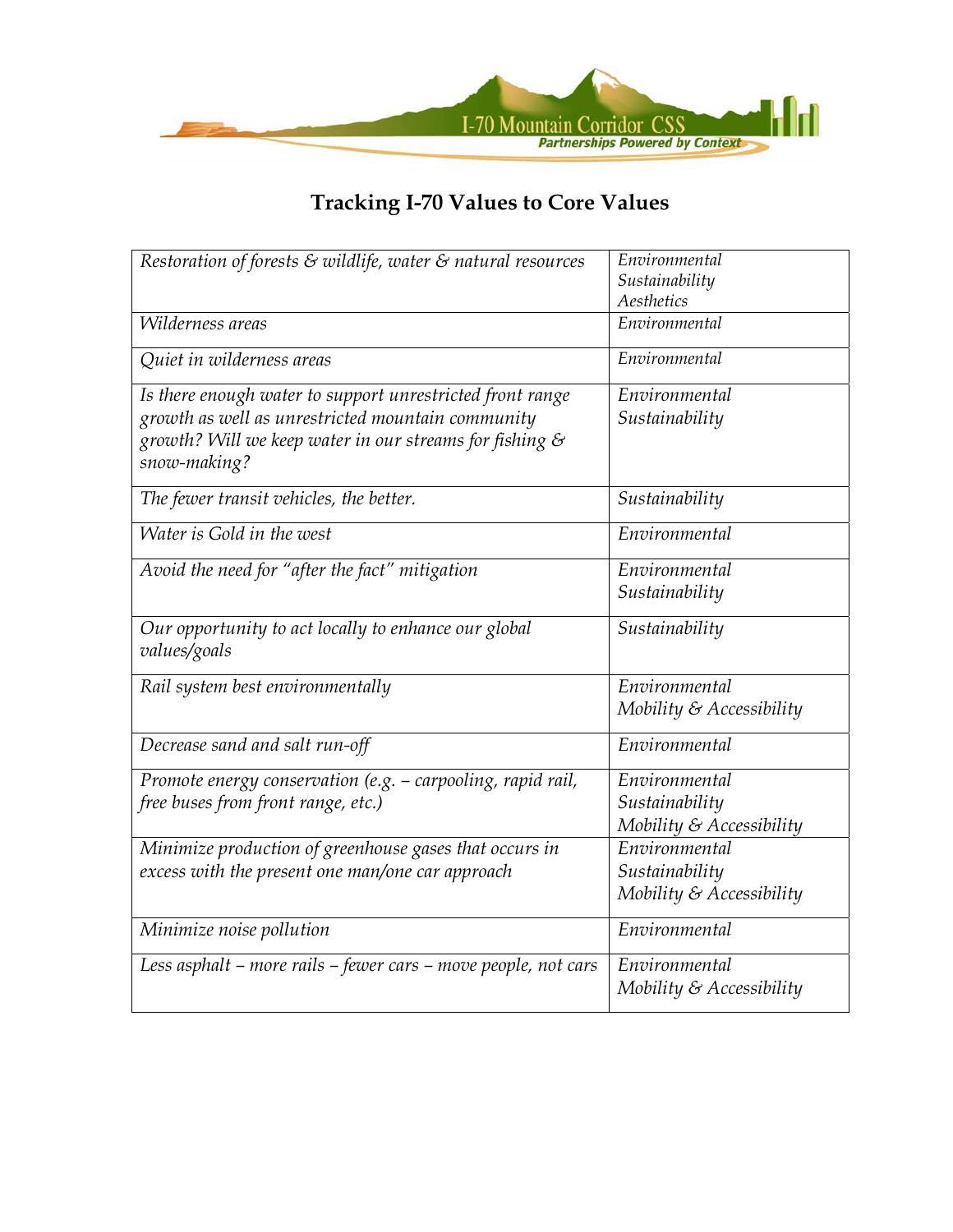

| <b>Embracing History</b>                                              |                    |
|-----------------------------------------------------------------------|--------------------|
| <b>Workshop and Open House Statements</b>                             | <b>Core Values</b> |
| <b>Intrinsic Value</b>                                                | Environment        |
|                                                                       | Aesthetics         |
|                                                                       | History            |
| Tourism/Economics                                                     | Environmental      |
|                                                                       | Sustainability     |
|                                                                       | Community          |
|                                                                       | History            |
| <b>Sense of Place</b>                                                 | Community          |
|                                                                       | History            |
| Heritage tourism - interpret and enhance                              | History            |
| Enhance what already exists                                           | Sustainability     |
|                                                                       | History            |
| Preserve culture                                                      | Sustainability     |
|                                                                       | History            |
| Preserve past historical elements-logging, the Loop, mines,           | Sustainability     |
| buildings, ski industry                                               | History            |
| Broad historic context of communities                                 | Sustainability     |
|                                                                       | Community          |
|                                                                       | History            |
| Historic preservation $\varepsilon$ interpretation = economic benefit | Sustainability     |
|                                                                       | History            |
| Interpret the journey to and through the mountains                    | Aesthetics         |
| Preservation of sites, buildings, land areas essential to the         | Sustainability     |
| story of these mountain places                                        | Aesthetics         |
|                                                                       | History            |
| Loss of historic assets happens easily and is rarely reversible       | History            |
| History is more than a building, it is a context of                   | History            |
| community, ridgeline to ridgeline that is easily destroyed by         |                    |
| noise & visual intrusion                                              |                    |
| Mass transit is the "culture" of Asia $\mathcal E$ Europe. They also  | Sustainability     |
| love the Old American Heritage & Mining history. They                 | History            |
| already have mountains, golf courses, lakes & ski resorts, but        |                    |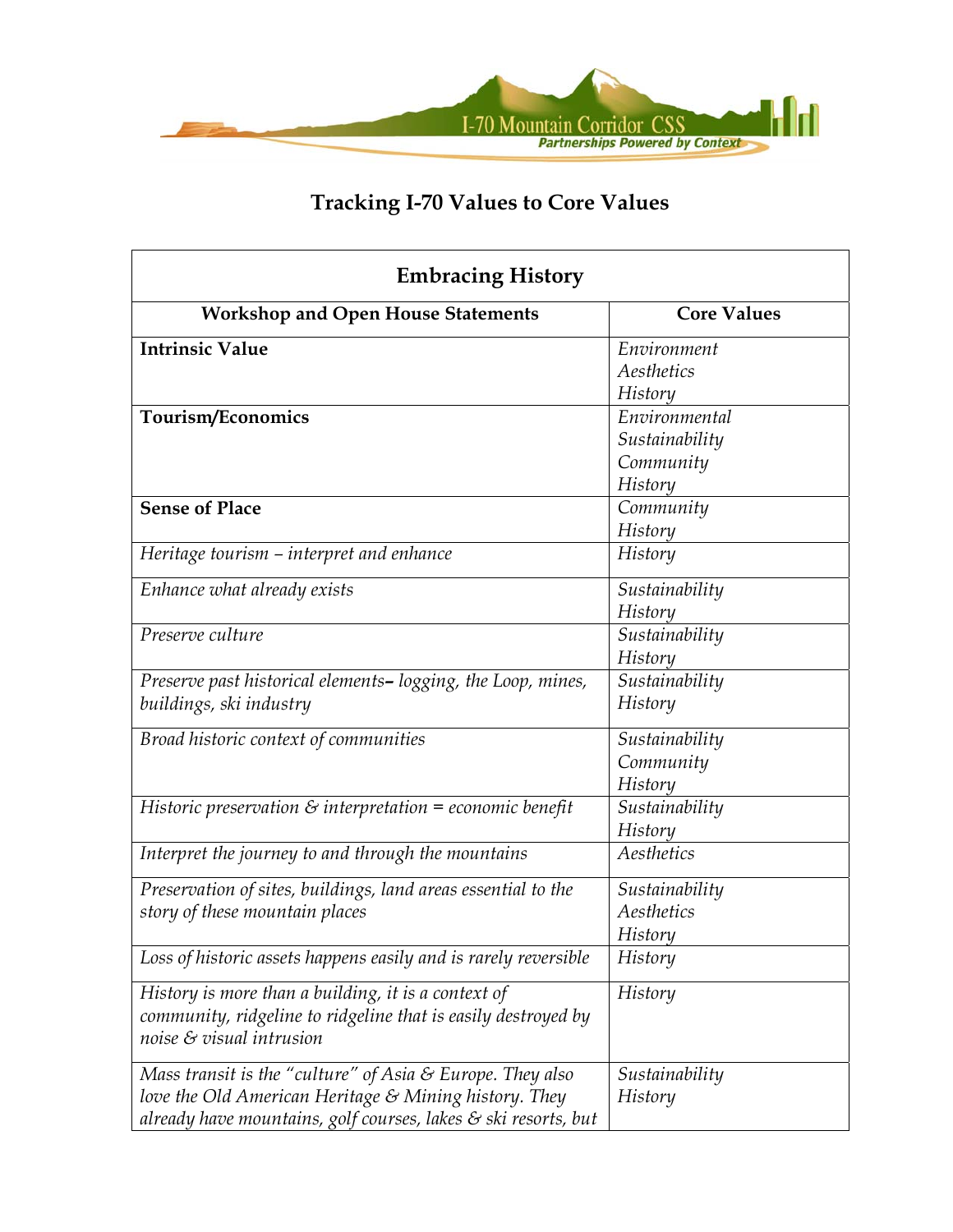

| they don't have the "Old American West". Think about it!                                        |                                                                            |
|-------------------------------------------------------------------------------------------------|----------------------------------------------------------------------------|
| Don't destroy our history for a highway                                                         | History                                                                    |
| Old is good                                                                                     | History                                                                    |
| Remember the historical areas. Use these, don't abuse them                                      | History                                                                    |
| Don't redefine historic preservation                                                            | History                                                                    |
| Community                                                                                       |                                                                            |
| <b>Workshop and Open House Statements</b>                                                       | <b>Core Values</b>                                                         |
| Communities themselves are environments that need<br>to be respected, preserved & enhanced      | Sustainability<br>Community<br>History                                     |
| Sense of place - celebration of the individual<br>identities of the communities in the corridor | Community<br>History                                                       |
| <b>Equity of Impacts/benefits</b>                                                               | Sustainability<br>Methods of Decision Making<br>Community                  |
| <b>Quality of Life</b>                                                                          | Methods of Decision Making<br>Community                                    |
| Access to small communities                                                                     | Mobility & Accessibility<br>Community                                      |
| Keeping existing and historical communities alive                                               | Sustainability<br>Community<br>History                                     |
| Respect physical constraints of communities                                                     | Environmental<br>Sustainability<br>Methods of Decision Making<br>Community |
| Respect setting of community                                                                    | Aesthetics<br>Community                                                    |
| Connecting the community                                                                        | Methods of Decision Making<br>Community<br>History                         |
| Different communities have a set of values that reflect its<br>identity & setting               | Aesthetics<br>Community<br>History                                         |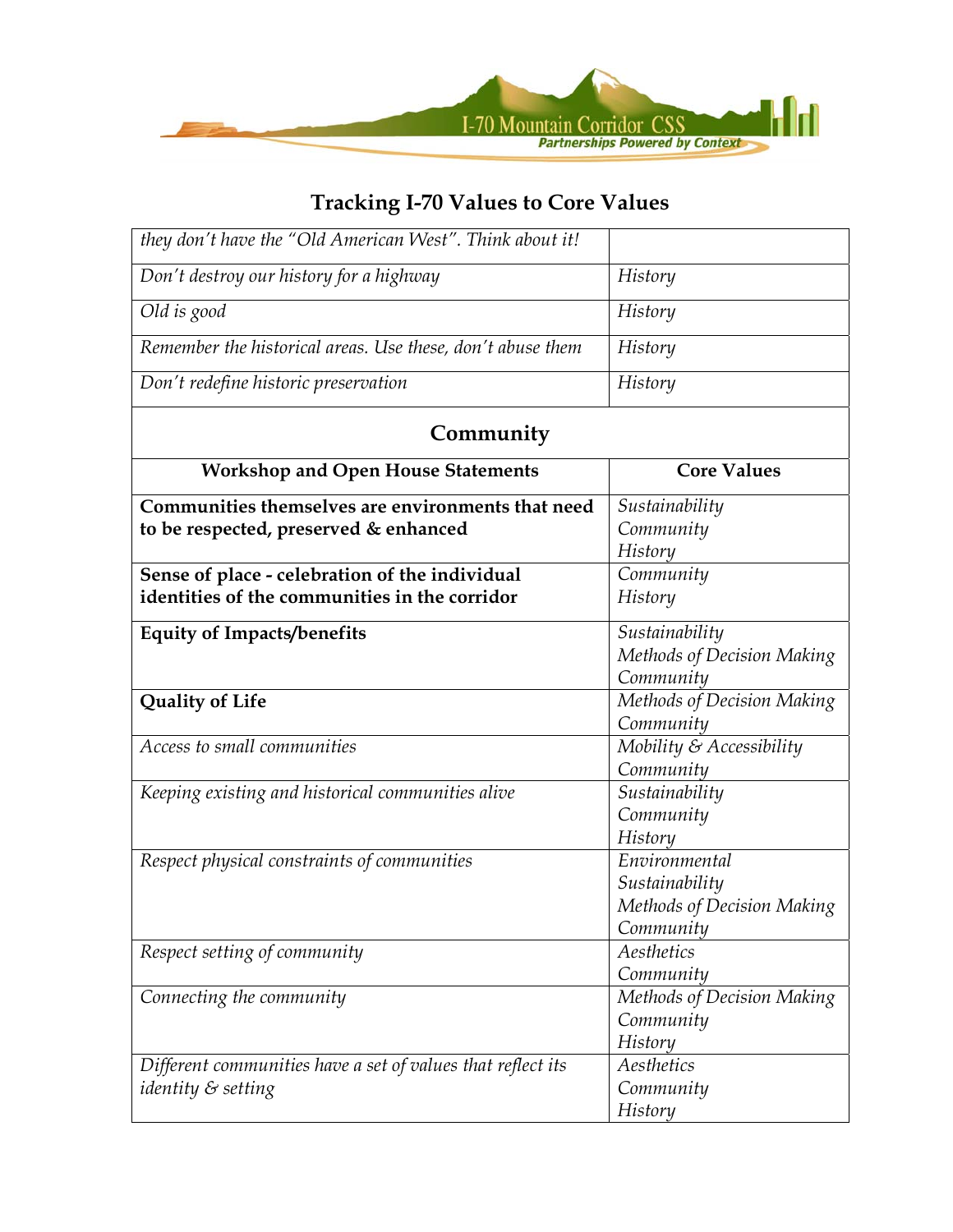

| Respect the commonality of goals of corridor communities              | Methods of Decision Making  |
|-----------------------------------------------------------------------|-----------------------------|
|                                                                       | Community                   |
| Celebrate, enhance and protect sense of place                         | Sustainability              |
|                                                                       | Community                   |
|                                                                       | History                     |
| Better synergy of corridor & communities it passes through            | Sustainability              |
|                                                                       | Environmental               |
|                                                                       | Community                   |
|                                                                       | History                     |
|                                                                       | Methods of Decision Making  |
|                                                                       | Safety                      |
| Celebrate the differences                                             | Community                   |
|                                                                       | Historic                    |
| Exceed perceived limitations & exceed expectations                    | Sustainability              |
|                                                                       | History                     |
|                                                                       | Methods of Decision Making  |
|                                                                       | Safety                      |
| Achieve equity of impacts and benefits                                | Sustainability              |
|                                                                       | Methods of Decision Making  |
|                                                                       | Mobility $\&$ Accessibility |
| Environmental justice                                                 | Sustainability              |
|                                                                       | Environmental               |
|                                                                       | Community                   |
|                                                                       | History                     |
|                                                                       | Methods of Decision Making  |
|                                                                       | Safety                      |
| Different communities have different visions/goals                    | Community                   |
| Pedestrians and alternative mode connections across major             | Sustainability              |
| highways                                                              | Mobility $\&$ Accessibility |
|                                                                       | Safety                      |
| Socioeconomic equity throughout the corridor                          | Sustainability              |
|                                                                       | Environmental               |
|                                                                       | Community                   |
|                                                                       | Methods of Decision Making  |
| Improve things that should be better for current $\varepsilon$ future | Sustainability              |
| residents: noise, dust, sense of community,                           | Environmental               |
| connection/pedestrian, construction, transit                          | Community                   |
|                                                                       | Mobility $\&$ Accessibility |
|                                                                       | <b>Safety</b>               |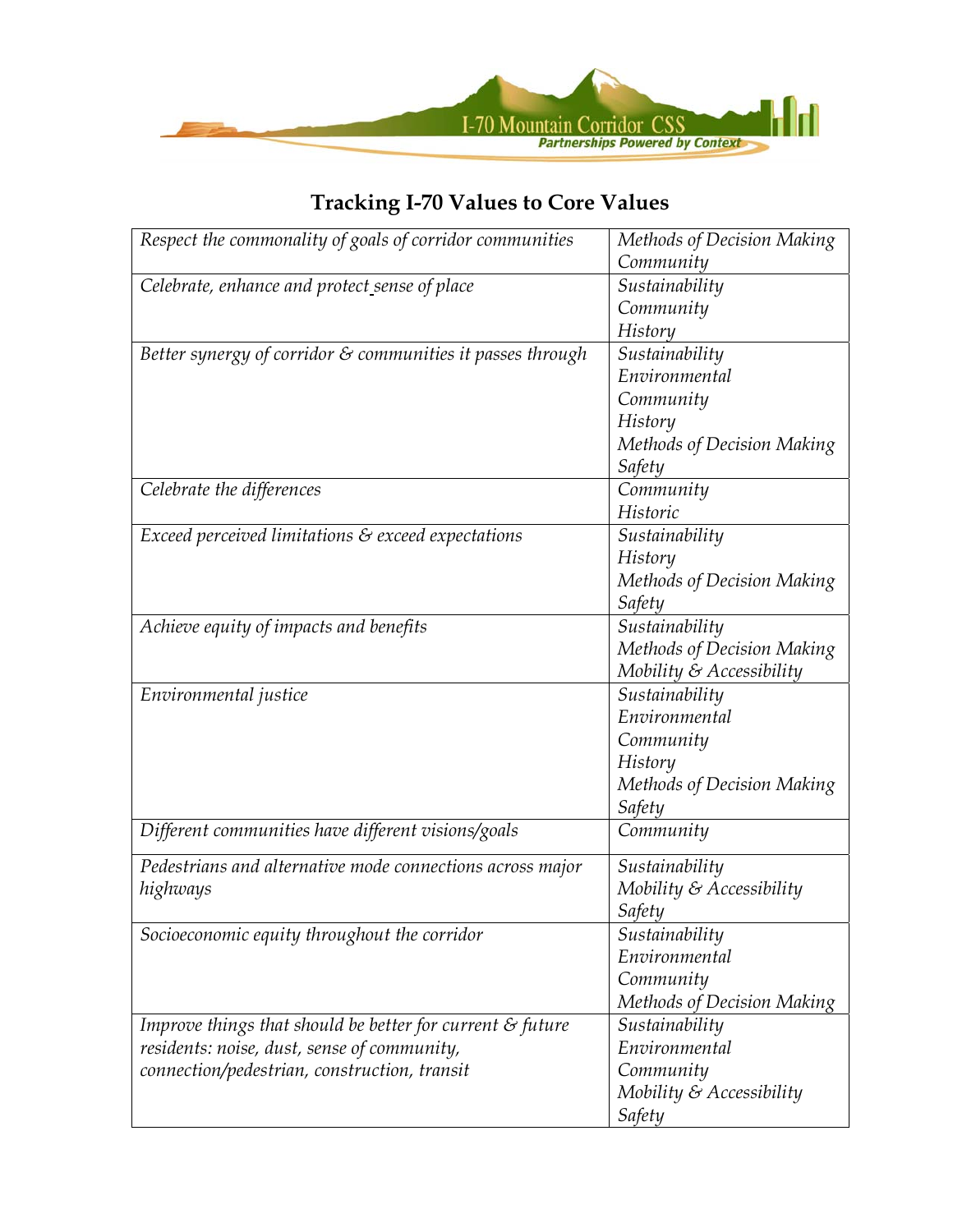

| "Your" benefit at expense of "me" impact<br>Sustainability<br>Community<br>Environmental<br>Minimize noise, air pollution, and visual impact in<br>communities where they are dissected by I-70<br>Community<br>Need connectors from rail into each community<br>Community<br>Mobility $\&$ Accessibility<br>Environmental<br>Will communities be impacted by increased air pollution<br>from more lanes/traffic<br>Community<br>Enjoyment for residents as well as visitors<br>Community<br>Mobility $\&$ Accessibility<br>Economic health of small businesses during construction<br>Community<br>Environmental<br>Impacts during extended construction process<br>Community<br>Mobility & Accessibility |
|------------------------------------------------------------------------------------------------------------------------------------------------------------------------------------------------------------------------------------------------------------------------------------------------------------------------------------------------------------------------------------------------------------------------------------------------------------------------------------------------------------------------------------------------------------------------------------------------------------------------------------------------------------------------------------------------------------|
|                                                                                                                                                                                                                                                                                                                                                                                                                                                                                                                                                                                                                                                                                                            |
|                                                                                                                                                                                                                                                                                                                                                                                                                                                                                                                                                                                                                                                                                                            |
|                                                                                                                                                                                                                                                                                                                                                                                                                                                                                                                                                                                                                                                                                                            |
|                                                                                                                                                                                                                                                                                                                                                                                                                                                                                                                                                                                                                                                                                                            |
|                                                                                                                                                                                                                                                                                                                                                                                                                                                                                                                                                                                                                                                                                                            |
|                                                                                                                                                                                                                                                                                                                                                                                                                                                                                                                                                                                                                                                                                                            |
|                                                                                                                                                                                                                                                                                                                                                                                                                                                                                                                                                                                                                                                                                                            |
|                                                                                                                                                                                                                                                                                                                                                                                                                                                                                                                                                                                                                                                                                                            |
|                                                                                                                                                                                                                                                                                                                                                                                                                                                                                                                                                                                                                                                                                                            |
|                                                                                                                                                                                                                                                                                                                                                                                                                                                                                                                                                                                                                                                                                                            |
|                                                                                                                                                                                                                                                                                                                                                                                                                                                                                                                                                                                                                                                                                                            |
|                                                                                                                                                                                                                                                                                                                                                                                                                                                                                                                                                                                                                                                                                                            |
|                                                                                                                                                                                                                                                                                                                                                                                                                                                                                                                                                                                                                                                                                                            |
|                                                                                                                                                                                                                                                                                                                                                                                                                                                                                                                                                                                                                                                                                                            |
| Maintain lifestyle alternative<br>Community                                                                                                                                                                                                                                                                                                                                                                                                                                                                                                                                                                                                                                                                |
| Consider how I-70 now impacts Vail. They would like to<br>Community<br>make it a tunnel $\varepsilon$ sell the land above                                                                                                                                                                                                                                                                                                                                                                                                                                                                                                                                                                                  |
| How much growth can the mountain communities support?<br>Community                                                                                                                                                                                                                                                                                                                                                                                                                                                                                                                                                                                                                                         |
| Environmental<br>What are the water infrastructure limitations?                                                                                                                                                                                                                                                                                                                                                                                                                                                                                                                                                                                                                                            |
| What do we want our mountain communities to look like 50<br>Sustainability                                                                                                                                                                                                                                                                                                                                                                                                                                                                                                                                                                                                                                 |
| years from now?<br>Community                                                                                                                                                                                                                                                                                                                                                                                                                                                                                                                                                                                                                                                                               |
| Aesthetics                                                                                                                                                                                                                                                                                                                                                                                                                                                                                                                                                                                                                                                                                                 |
| Is some degree of travel suppression desirable to preserve our<br>Community                                                                                                                                                                                                                                                                                                                                                                                                                                                                                                                                                                                                                                |
| mountain. communities and the wonderful high country for<br>Aesthetics                                                                                                                                                                                                                                                                                                                                                                                                                                                                                                                                                                                                                                     |
| future generations to enjoy?                                                                                                                                                                                                                                                                                                                                                                                                                                                                                                                                                                                                                                                                               |
| Transportation oriented development - walkable<br>Community                                                                                                                                                                                                                                                                                                                                                                                                                                                                                                                                                                                                                                                |
| communities<br>Mobility $\&$ Accessibility                                                                                                                                                                                                                                                                                                                                                                                                                                                                                                                                                                                                                                                                 |
| Intact communities not ones reduced by more cement.<br>Community                                                                                                                                                                                                                                                                                                                                                                                                                                                                                                                                                                                                                                           |
| Aesthetics<br>Communities must be a place where people want to live.                                                                                                                                                                                                                                                                                                                                                                                                                                                                                                                                                                                                                                       |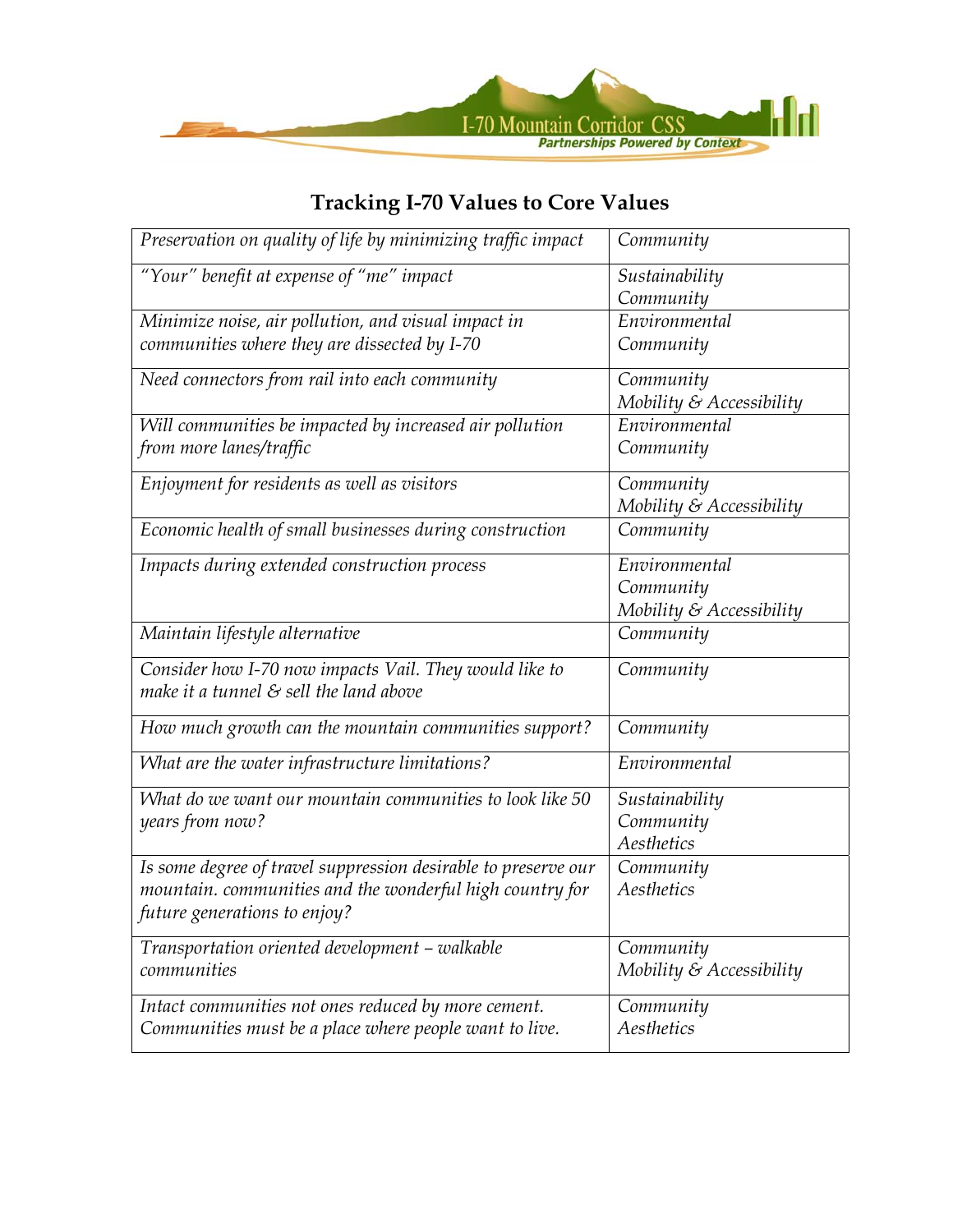

| <b>Mobility, Safety &amp; Accessibility</b>                                                                                                              |                                                                             |
|----------------------------------------------------------------------------------------------------------------------------------------------------------|-----------------------------------------------------------------------------|
| <b>Workshop and Open House Statements</b>                                                                                                                | <b>Core Values</b>                                                          |
| Respect for the need for mobility within the<br>communities                                                                                              | Community<br>Mobility & accessibility                                       |
| Disruption of communities by cut-through traffic                                                                                                         | Community<br>Mobility $\varepsilon$ accessibility<br>Safety                 |
| Maintaining and improving emergency response                                                                                                             | Community<br>Safety                                                         |
| Foresight                                                                                                                                                | Sustainability                                                              |
| Goods                                                                                                                                                    | Mobility $\&$ Accessibility<br>Community                                    |
| Mobility to all points along the corridor                                                                                                                | Mobility & Accessibility                                                    |
| Multi-modal connections to communities off the corridor                                                                                                  | Mobility & Accessibility                                                    |
| Provide mobility choices for persons of all abilities                                                                                                    | Mobility & Accessibility<br>Community                                       |
| Connections to interstate                                                                                                                                | Mobility & Accessibility<br>Safety                                          |
| Safety for first responders, law enforcement people who work<br>on corridor; motor carriers, transportation workers & people<br>who live on the corridor | Mobility & Accessibility<br>Safety                                          |
| Trans-continental corridor - freight                                                                                                                     | Mobility $\&$ Accessibility<br>Safety                                       |
| Wildlife movement - communities                                                                                                                          | Environmental<br>Community                                                  |
| Long term statewide transportation planning                                                                                                              | Sustainability<br>Methods of Decision Making<br>Mobility $\&$ Accessibility |
| Meeting transportation needs while maintaining and<br>enhancing valued resources                                                                         | Sustainability<br>Environmental<br>Safety                                   |
| Reliability                                                                                                                                              | Sustainability<br>Mobility $\&$ Accessibility                               |
| Safety – rock slides; sink holes; perception of safety                                                                                                   | Safety                                                                      |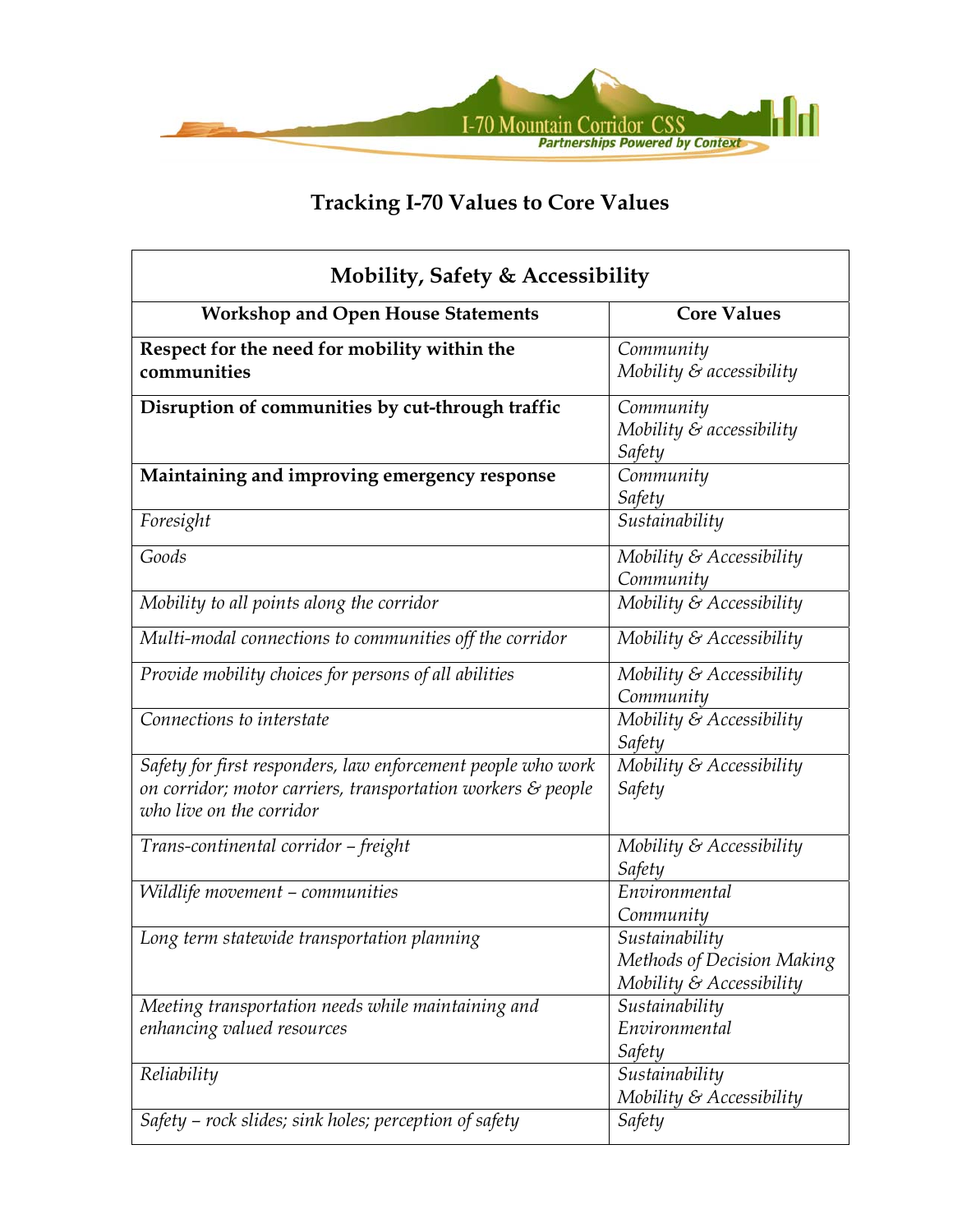

#### *Preserving and promoting public safety*  $\vert$  *Community Safety Make it easy/understandable*  $\vert$  *Sustainability Methods of Decision Making Haz-Mat Transport Environmental Safety Spill response & prevention* = environmental safety  $\vert$  Environmental *Safety Sustainability Responsible driving*  $\qquad \qquad \qquad$  Safety *Minimize animal/vehicle collisions – people and wildlife* | Environmental *Safety Cooperative transportation system planning from urban areas to remote recreation opportunities and everything in between seamless system Mobility & Accessibility Safety*  Seamless connectivity  $\vert$  Mobility & Accessibility *Safety Maintain a reasonable person trip travel time*  $\vert$  *Mobility & Accessibility Safety It's about moving people & goods. People make communities Mobility & Accessibility Community Trucks restricted to the right lanes*  $\qquad \qquad \qquad$  Safety *Adopt a no passing policy*  $\qquad \qquad \text{Safety}$ *Reduce speed limit from 75 to 65* Safety **Safety** Safety *Attention must be paid to access/mobility during any type construction Mobility & Accessibility Attention to mobility other than highways – possibly air? Mobility & Accessibility "Seamless" connections among/between multi-modal London-Glenwood Springs-pick up bags in Glenwood! Mobility & Accessibility Trucks – use only one lane during high traffic times* | *Mobility & Accessibility Safety Impacts of 15 yr construction process* Mobility & Accessiblity and *Mobility & Accessiblity Safety Minimize conflicts with locals while benefiting tourists* | *Community Mobility & Accessibility*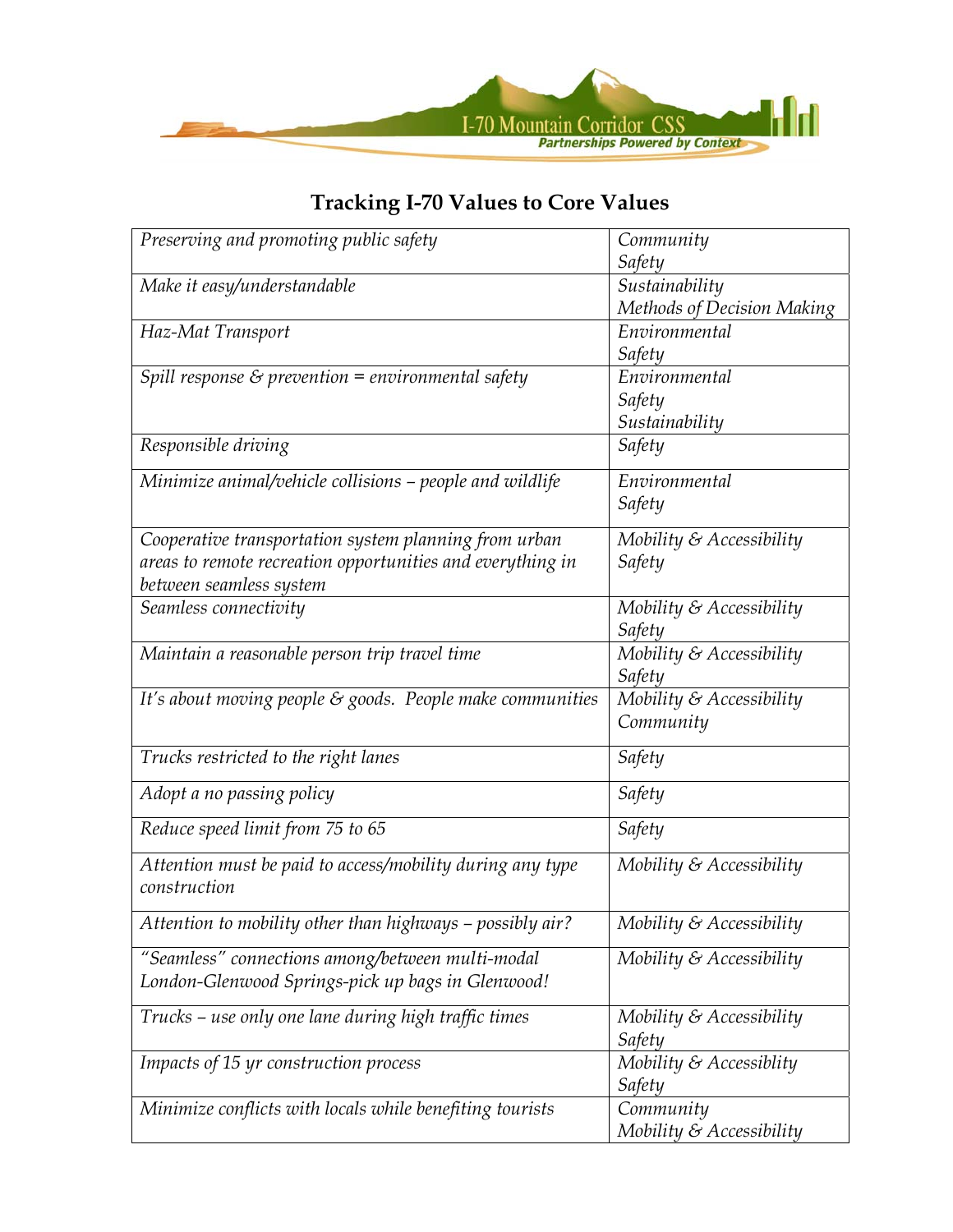

| Corridor access from DIA & DUS - not just E470                                                                                           | Mobility $\&$ Accessibility                  |
|------------------------------------------------------------------------------------------------------------------------------------------|----------------------------------------------|
|                                                                                                                                          | Safety                                       |
| Build some sort of rail system - don't we preach to our kids<br>to minimize waste, stop adding to the environmental<br>problems          | Environmental                                |
| Consider a 4-6 lane interstate on Hwy 50 or 285 – take the<br>pressure off I-70                                                          | Methods of Decision Making                   |
| Tunnel under Stevens Pass out below Breckenridge from<br>GasO of Fairplay on 285 to relieve pressure                                     | Methods of Decision Making                   |
| Find a way to make using mass transit convenient AND<br>affordable, even if we have to subsidize it. Right now, it is<br><i>neither.</i> | Sustainability                               |
| Bus rapid transit can be a good stepping stone toward long-<br>term rail solutions                                                       | Sustainability<br>Cost Effectiveness         |
| Reduced speeds $=$ safety and noise mitigations                                                                                          | Safety                                       |
| Make bike $\varepsilon$ pedestrian access viable                                                                                         | Mobility $\&$ Accessibility<br>Safety        |
| <b>Cost Effectiveness</b>                                                                                                                |                                              |
| <b>Workshop and Open House Statements</b>                                                                                                | <b>Core Values</b>                           |
| <b>Lasting Value</b>                                                                                                                     | Sustainability<br>Methods of Decision Making |
| Timeless design                                                                                                                          | Sustainability                               |

| Affordable & effective                                                          | Sustainability              |
|---------------------------------------------------------------------------------|-----------------------------|
| Cost of project is reasonably achievable $\mathcal S$ attainable                | Sustainability              |
| Balance - cost effectiveness is not just \$. It is how we feel                  | Sustainability              |
| about community, environmental stewardship, time, etc.                          | Community                   |
|                                                                                 | <b>History</b>              |
| Cost effectiveness in all four seasons - skier traffic versus<br>summer traffic | Mobility $\&$ Accessibility |
| Extensive and comprehensive life cycle analysis of different                    | Sustainability              |
| alternatives                                                                    |                             |
| Include life cycle costs and indirect costs such as emissions                   | Environmental               |
| air quality & health                                                            | Sustainability              |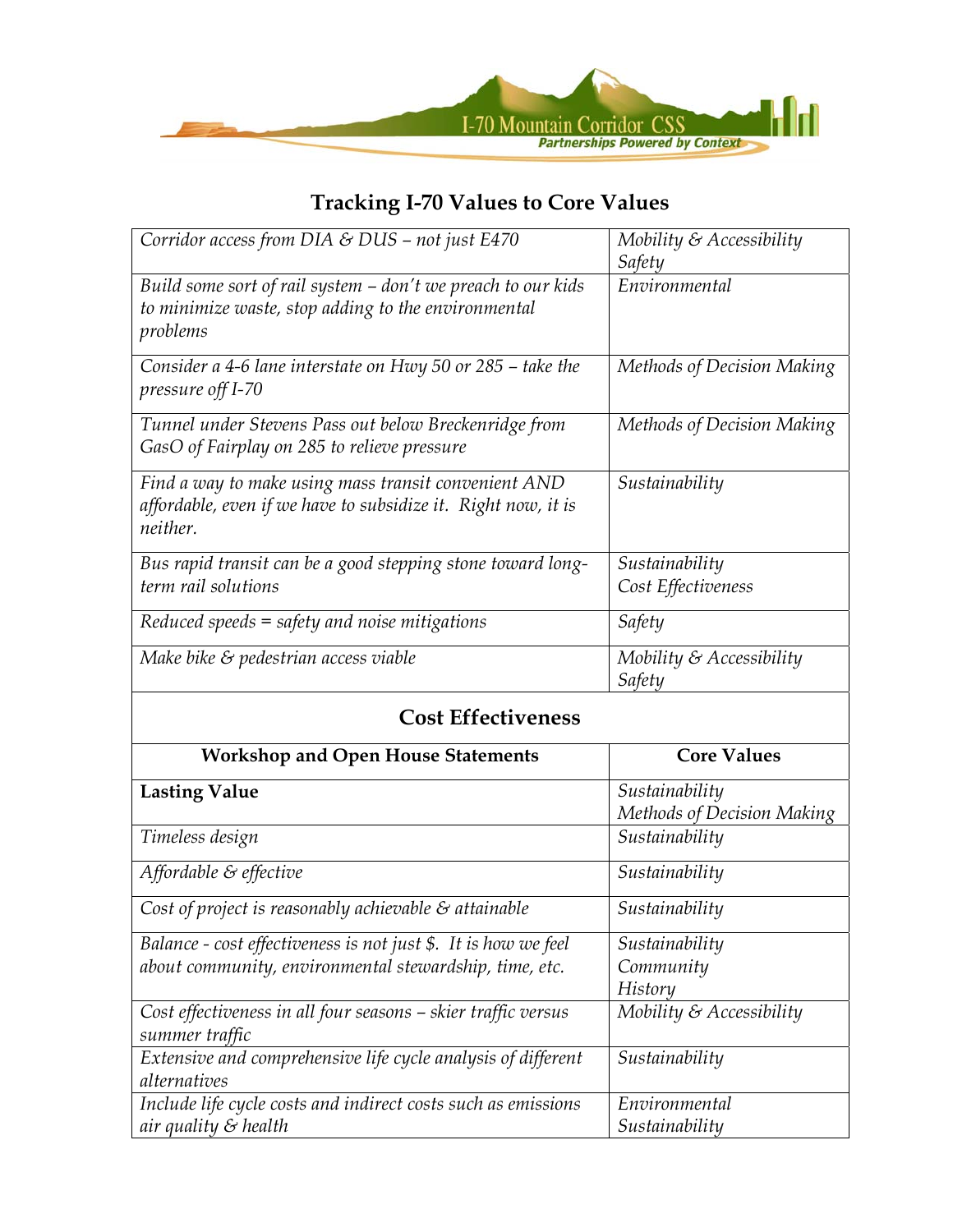

| Strive for change of behavior that supports economic and                                                                                                                      | Environmental                                |
|-------------------------------------------------------------------------------------------------------------------------------------------------------------------------------|----------------------------------------------|
| ecological sustainability                                                                                                                                                     | Sustainability                               |
| Investment realizes actualization of core values                                                                                                                              | Methods of Decision Making                   |
| Build it to last for the future                                                                                                                                               | Sustainability                               |
| Be innovative                                                                                                                                                                 | Methods of Decision Making                   |
| Start now                                                                                                                                                                     | Methods of Decision Making                   |
| Funding partnerships                                                                                                                                                          | Sustainability<br>Methods of Decision Making |
| Pay over time                                                                                                                                                                 | Sustainability<br>Methods of Decision Making |
| <b>Financial Responsibility</b>                                                                                                                                               | Sustainability<br>Methods of Decision Making |
| Value to the user                                                                                                                                                             | Sustainability<br>Methods of Decision Making |
| Need to move people and goods                                                                                                                                                 | Sustainability<br>Methods of Decision Making |
| Glad to see that the "cost" question is open for<br>reconsideration. When the oil isn't available 25-30 years<br>from now, our foresight in installing rail will be applauded | Sustainability                               |
| Tolling must be considered to fund the future                                                                                                                                 | Cost Effectiveness                           |
| Long range solution is very important. Electric is the way                                                                                                                    | Sustainability                               |
| Start all over again! Triple the \$\$.                                                                                                                                        | Cost Effectiveness                           |
| I-70 corridor is still a "single point failure" in aerospace<br>terminology. What are we doing for redundancy and a "fail<br>safe" design?                                    | Methods of Decision Making                   |
| Involve ski areas in rapid transit options                                                                                                                                    | Methords of Decision<br>Making               |
| Be pro-active in transportation $-$ Monorail is needed $-$ this is<br>a great place to start                                                                                  | Sustainability<br>Mobility & Accessibility   |
| We cannot afford to do it wrong, we must have a "transit"<br>solution - rail, plane, bus - not just roads.                                                                    | Sustainability                               |
| Force ski areas to help pay for the systems                                                                                                                                   | Cost Effectiveness                           |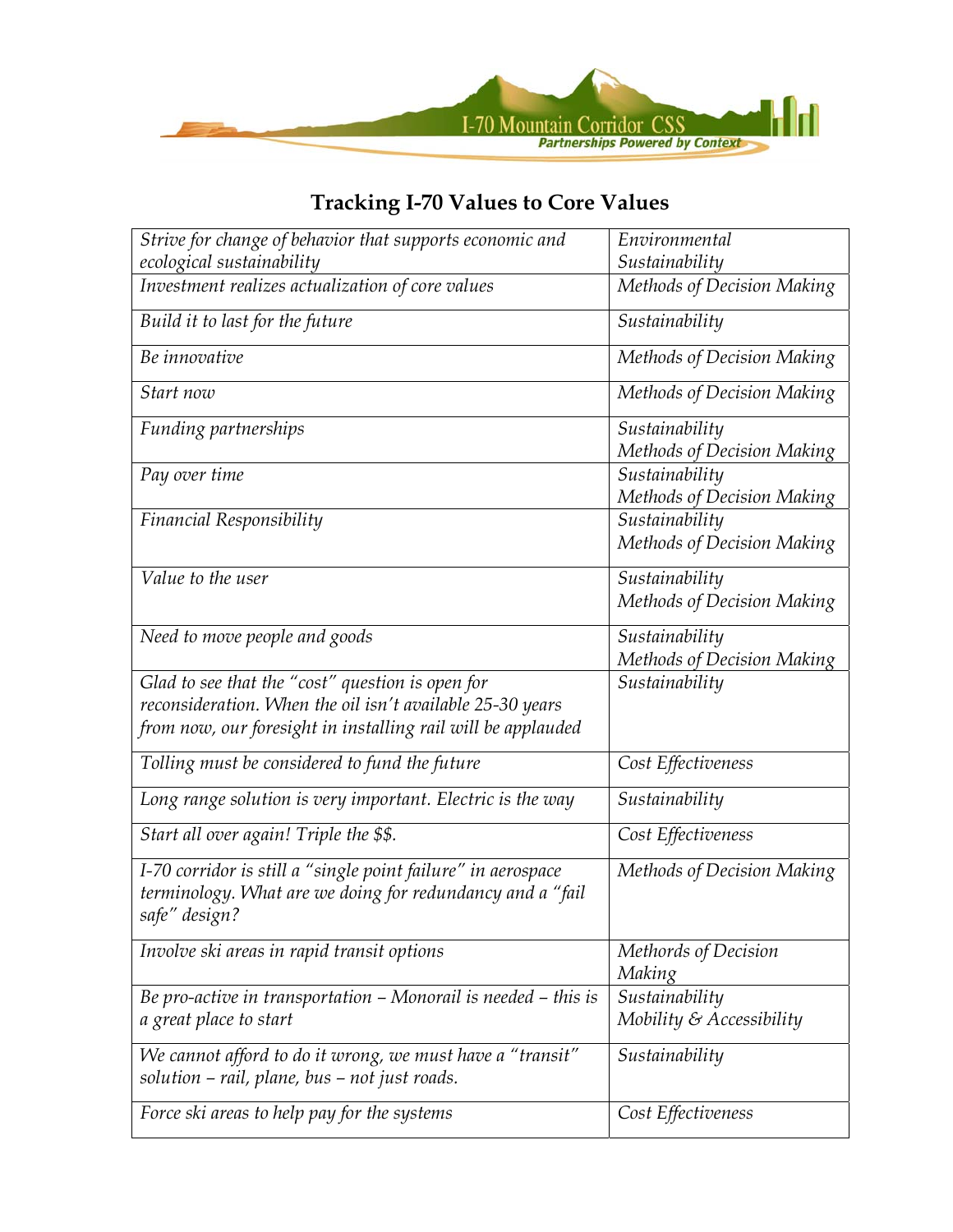

| What is the cost of our continued dependence on foreign oil?<br>What happens when the world's oil production falls way<br>behind the world's demand? What happens when the next<br>major middle-eastern armed conflict occurs? | Sustainability                                |
|--------------------------------------------------------------------------------------------------------------------------------------------------------------------------------------------------------------------------------|-----------------------------------------------|
| An energy efficient elevated fixed guideway system will<br>provide more diversity and more cost efficient even if its<br>initial construction costs are more                                                                   | Sustainability                                |
| The movement of freight to the western slope is imperative. A<br>solution other than trucks must be found - rail, rail, rail!                                                                                                  | Sustainability<br>Mobility $\&$ Accessibility |

| <b>Workshop and Open House Statements</b>                            | <b>Core Values</b>          |
|----------------------------------------------------------------------|-----------------------------|
| Preservation of beauty of the corridor surroundings                  | Environmental               |
|                                                                      | Sustainability              |
|                                                                      | History                     |
| <b>Context Sensitive Solutions</b>                                   | Sustainability              |
|                                                                      | History                     |
|                                                                      | Community                   |
|                                                                      | Methods of Decision Making  |
|                                                                      | Aesthetics                  |
| Preservation enhancement of natural $\varepsilon$ cultural beauty of | Environmental               |
| corridor surroundings                                                | Sustainability              |
|                                                                      | History                     |
|                                                                      | Aesthetics                  |
| Changes in transportation network should be a                        | Aesthetics                  |
| scenic/aesthetic component of landscape, not an afterthought         |                             |
| or distraction                                                       |                             |
| Transportation solutions fit within context of surrounding           | Environmental               |
| environment                                                          | Safety                      |
|                                                                      | Aesthetics                  |
| Balance of mobility $\varepsilon$ quality of life                    | Mobility $\&$ Accessibility |
| Sustainable solutions – maintenance $\mathcal S$ operations          | Sustainability              |
| Cultural Resources - mining, tailing; infrastructure; history        | History                     |
| Roadways that support communities                                    | Mobility $\&$ Accessibility |

### **Balance of Form & Function**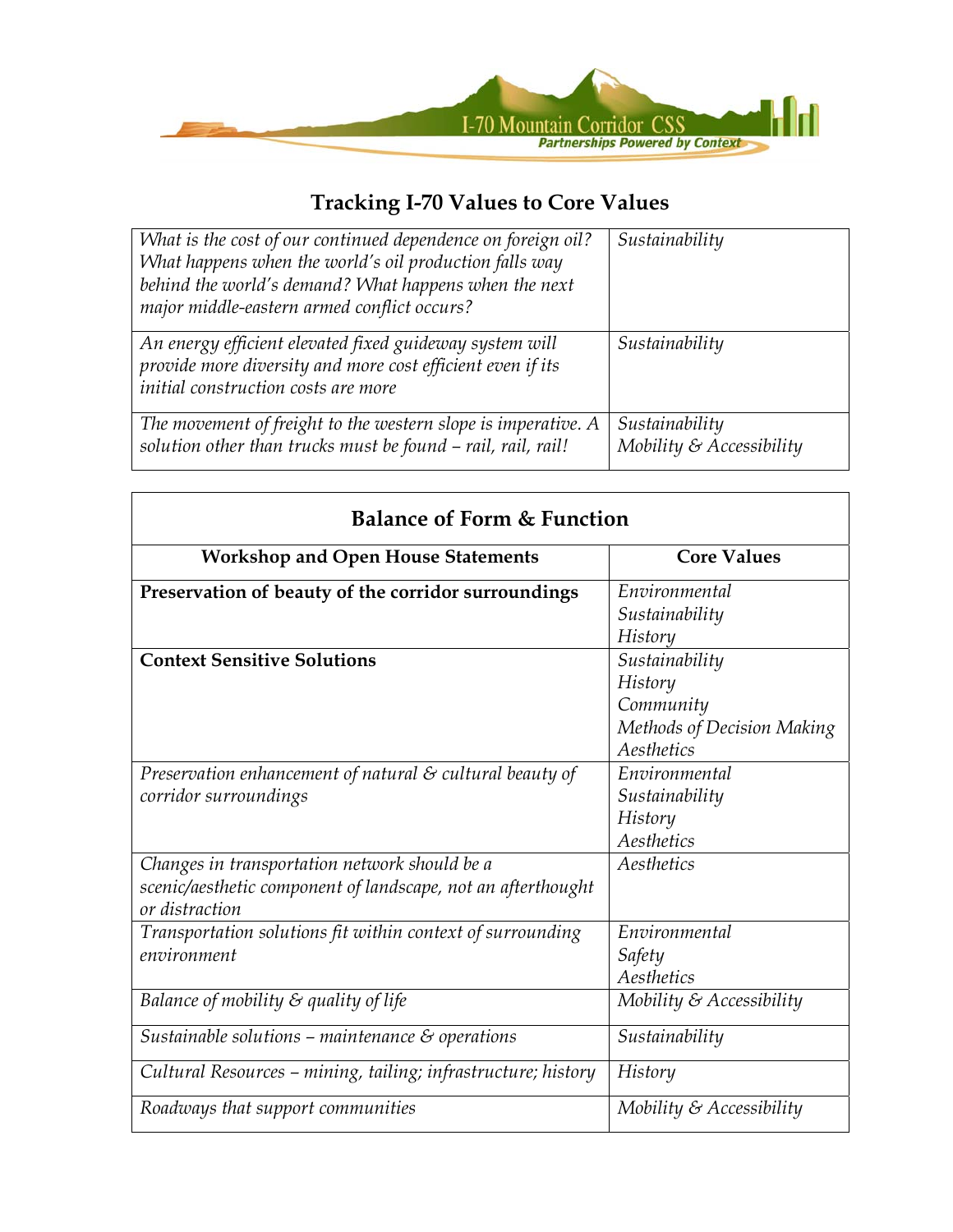

| Wildlife - Georgetown sheep                                                  | Environmental               |
|------------------------------------------------------------------------------|-----------------------------|
| Sensitive towards the existing built environment, historic                   | Historic                    |
| environment, others                                                          | Aesthetics                  |
| Context sensitive design is not lipstick on a pig!                           | Aesthetics                  |
|                                                                              | Methods of Decision Making  |
| Balance I-70 route $\varepsilon$ alternative routes. i.e. if a monorail      | Sustainability              |
| follows I-70 both the highway and rail could be lost in an                   | Mobility $\&$ Accessibility |
| accident. Separate them on alternative routes.                               |                             |
| Form and function are not mutually exclusive, and should be                  | Aesthetics                  |
| "Alluring and Functional"                                                    |                             |
| Reduce noise - there is a recycled tire paving material that                 | Environmental               |
| reduces noise.                                                               |                             |
| Design within current footprint                                              | Environmental               |
|                                                                              | Sustainability              |
| Problem cannot be fixed with 100 year old vision of                          | Sustainability              |
| technology                                                                   |                             |
| "Details" to some areas are life. Small towns are integral                   | Community                   |
| parts of the community. Details matter $\varepsilon$ if ignored can          | History                     |
| further wipe out the small townships.                                        |                             |
| Visual impact is not simply size, it includes design, a                      | Aesthetics                  |
| magnificent 21 <sup>st</sup> century monorail compliments a 19 <sup>th</sup> |                             |
| century steam train, in a way that a "jersey" barrier $\varepsilon$          |                             |
| urban highway does not.                                                      |                             |
| Let's do better than T-Rex. It is depressing to drive I-25, an               | Aesthetics                  |
| ocean of gray concrete                                                       |                             |
| Does some degree of travel suppression make sense to                         | Sustainability              |
| preserve our over-used public lands for future generations to                |                             |
| enjoy?                                                                       |                             |
| Evaluate in near future finding another route to the                         | Methods of Decision Making  |
| mountains (hwy 285?)                                                         |                             |
| If it's worth doing, it's worth making it beautiful                          | Aesthetics                  |
| Transit oriented development (TOD) European model where                      | Sustainability              |
| development and infrastructure is fit around efficient transit               |                             |
| corridors, and not reactively where transit is fumbled around                |                             |
| car-oriented development                                                     |                             |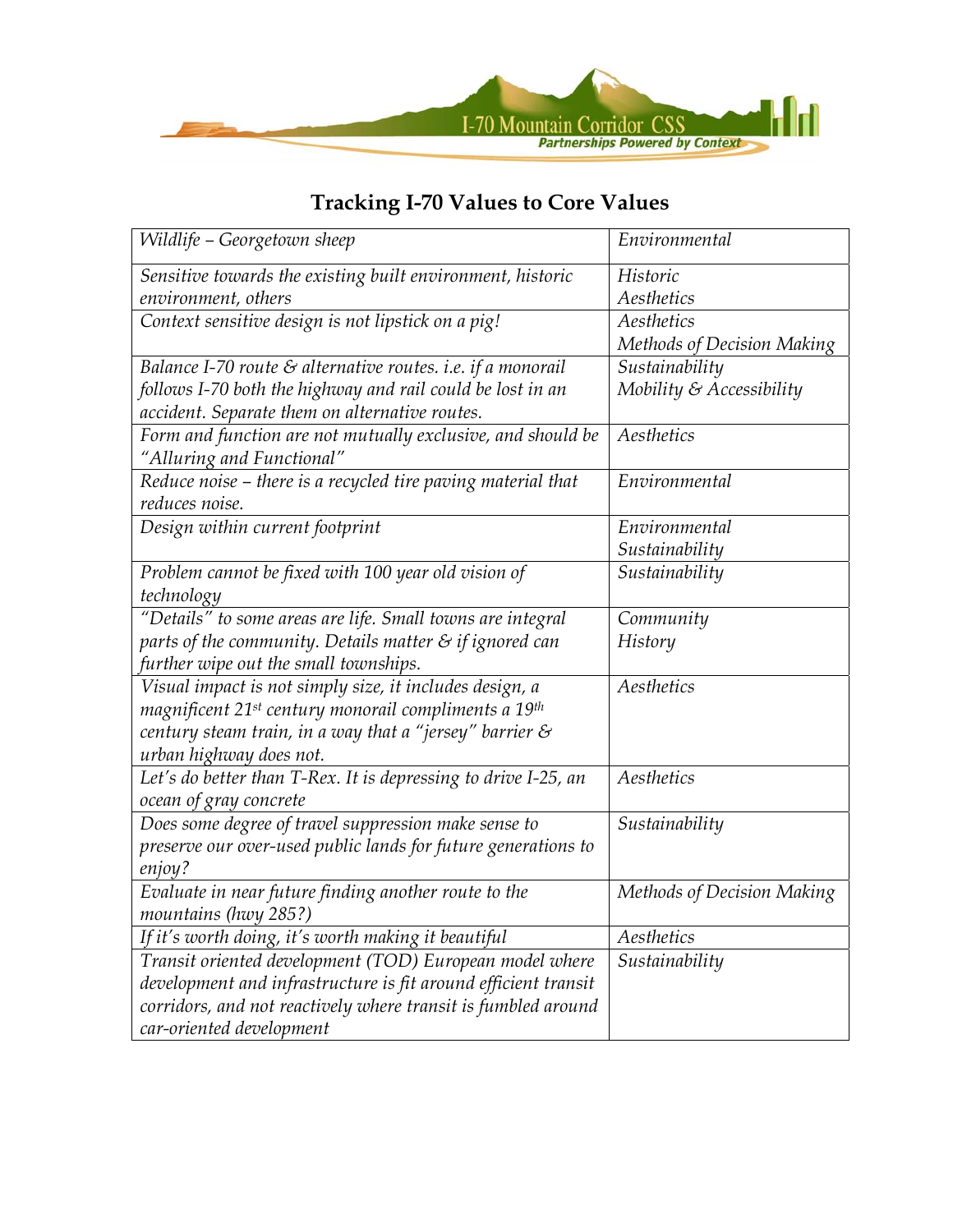

| <b>Economic Sustainability</b>                                                      |                                              |
|-------------------------------------------------------------------------------------|----------------------------------------------|
| <b>Workshop and Open House Statements</b>                                           | <b>Core Values</b>                           |
| <b>Construction impacts</b>                                                         | Community<br>Mobility & Accessibility        |
| Sustainability of planned land use                                                  | Sustainability<br>Community                  |
| <b>Access</b>                                                                       | Mobility & Accessibility                     |
| Minimize inconvenience to traveling public delays, noise                            | Mobility $\&$ Accessibility                  |
| Make it a positive experience. Use Information/marketing.<br>Web site; storytellers | Sustainability<br>History                    |
| Time is of the essence. Move through as quick as possible                           | Methods of Decision Making                   |
| Integrated land use and transportation planning                                     | Environmental<br>Sustainability<br>Community |
| Maintain access                                                                     | Mobility & Accessibility                     |
| Community circulation                                                               | Mobility & Accessibility                     |
| Connect all communities on I-70                                                     | Mobility & Accessibility<br>Community        |
| Move forward                                                                        | Methods of Decision Making                   |
| Be proactive                                                                        | Methods of Decision Making                   |
| Get specific                                                                        | Methods of Decision Making                   |
| Time; quality; money                                                                | Sustainability<br>Methods of Decision Making |
| Local control - transportation planning $\varepsilon$ funding                       | Community<br>Methods of Decision Making      |
| Do not transfer costs to future generations unless benefits to                      | Sustainability                               |
| future generations exceed the costs to them                                         | Methods of Decision Making                   |
| Economic diversity                                                                  | Community<br>Methods of Decision Making      |
| Economic equity                                                                     | Community<br>Methods of Decision Making      |
| Reduce use of oil based construction materials                                      | Emvironmental                                |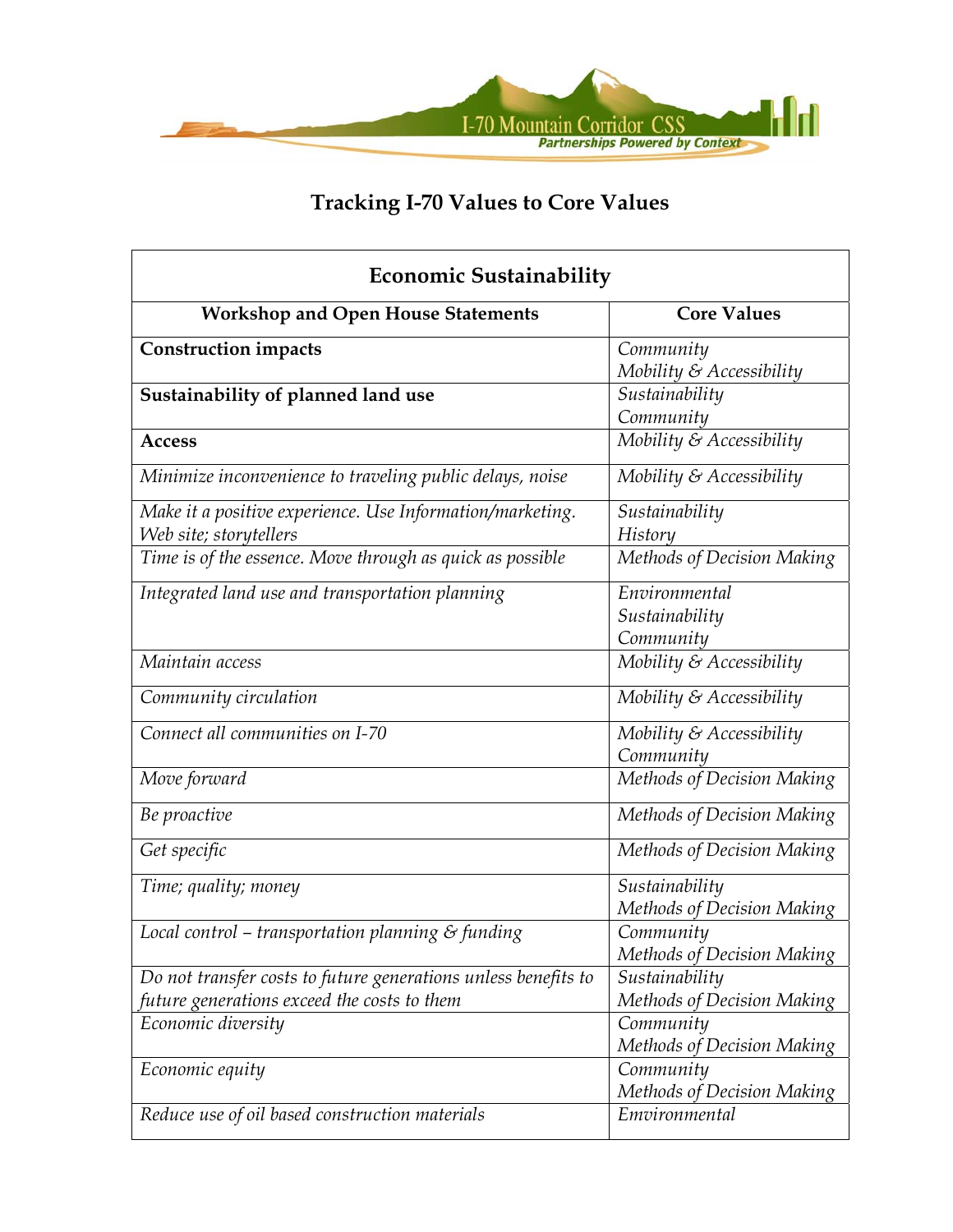

| Build a beautiful high speed elevated guideway, and "they<br>will come" - this is the most economically sustainable<br>alternative. | Sustainability<br>Aesthetics                                        |
|-------------------------------------------------------------------------------------------------------------------------------------|---------------------------------------------------------------------|
| Consider how transportation choices may contribute to<br>sprawl which creates needs for even more infrastructure.                   | Sustainability                                                      |
| Ski areas should help getting people to slopes $\varepsilon$ not ruin<br>existing communities                                       | Community                                                           |
| Can we sustain an automobile – fossil fuels model for more<br>than a few years?                                                     | Sustainability                                                      |
| How much economic growth is enough? And at what cost to<br>the environment and future generations?                                  | Sustainability<br>Community<br>History                              |
| Don't destroy small business during construction                                                                                    | Community                                                           |
| Cost of delay in fixing the highway and not moving forward<br>with solutions                                                        | Methods of Decision Making                                          |
| During construction minimize impacts on surrounding<br>communities (traffic delays, noise pollution, dust)                          | Community                                                           |
| Where are all the construction people going to live? Impact<br>on schools, hospitals, etc?                                          | Environmental<br>Community<br>Methods of Decision Making            |
| Environmentally sensitive solutions for preservation of<br>natural resources and resort/tourism economy                             | Environmental                                                       |
| Marketability of finished project (mono-rail) and lure of<br>tourists to all mountain communities along the way                     | Methods of Decision Making<br>Community<br>Mobility & Accessibility |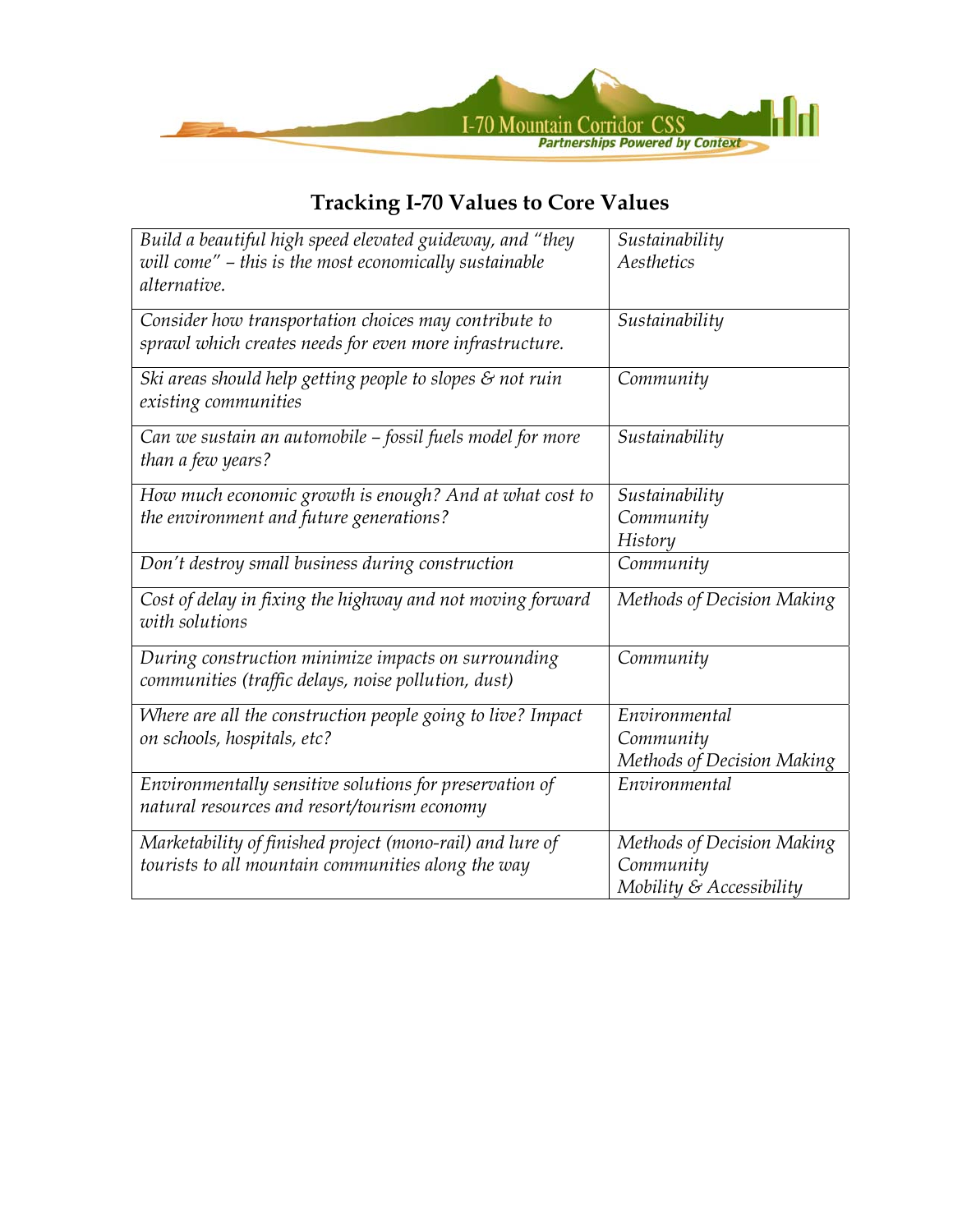

| <b>Integrity of decision Making Process</b>                                                                                                       |                                         |
|---------------------------------------------------------------------------------------------------------------------------------------------------|-----------------------------------------|
| <b>Workshop and Open House Statements</b>                                                                                                         | <b>Core Values</b>                      |
| Individual engagement with different communities                                                                                                  | Community<br>Methods of Decision Making |
| Public involvement integrated in decision making<br>process                                                                                       | Methods of Decision Making              |
| A desire to be listened to & heard/respected                                                                                                      | Methods of Decision Making              |
| Clear connection between values & decision making<br>process                                                                                      | Methods of Decision Making              |
| Corridor communities involvement in decision making<br>process                                                                                    | Community<br>Methods of Decision Making |
| Involve all                                                                                                                                       | Methods of Decision Making              |
| Be open and honest in the process                                                                                                                 | Methods of Decision Making              |
| Move beyond traditional partnerships/include private sector                                                                                       | Methods of Decision Making              |
| Build real partnerships/2 way conversation based on trust                                                                                         | Methods of Decision Making              |
| Be respectful of other's opinions and positions                                                                                                   | Methods of Decision Making              |
| Learning from the mistakes of the past to make better<br>decisions for communities, visitors and citizens of Colorado                             | Methods of Decision Making              |
| Balance impacts and benefits                                                                                                                      | Sustainability<br>Environmental         |
| Be part of solution, not the problem                                                                                                              | Methods of Decision Making              |
| Integrity                                                                                                                                         | Methods of Decision Making              |
| Process should drive outcome                                                                                                                      | Methods of Decision Making              |
| There will/must be a decision                                                                                                                     | Methods of Decision Making              |
| Honor commitments                                                                                                                                 | Methods of Decision Making              |
| Expanding the study area from the I-70 corridor into the<br>entire region. i.e. 285 through Whale Peak area, monorail<br>taking a northern route. | Methods of Decision Making              |
| Actually implement what the collaborative process                                                                                                 | Methods of Decision Making              |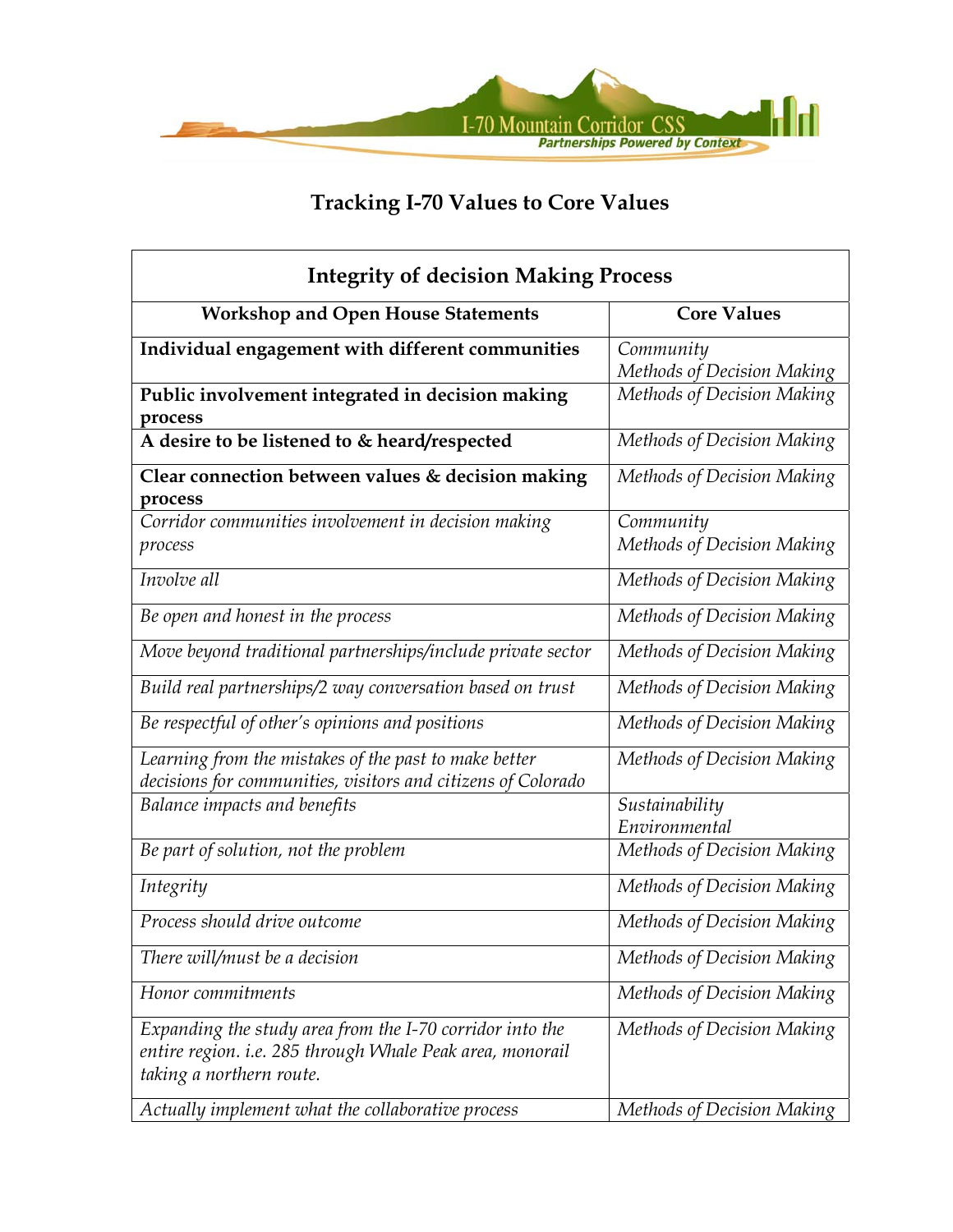

| recommends                                                                                                                          |                                              |
|-------------------------------------------------------------------------------------------------------------------------------------|----------------------------------------------|
| Not just a majoritarian process, consider also the justice of<br>most burdening poorest residents to most benefit those best<br>off | Community<br>Methods of Decision Making      |
| Let's hope this is a real start to real communication $\mathcal S$ not a<br>pre-determined outcome                                  | Methods of Decision Making                   |
| Be innovative in your thinking. Don't solve tomorrow's<br>problems with today's (yesterday's) solutions                             | Sustainability<br>Methods of Decision Making |
| Timeliness of a decision                                                                                                            | Methods of Decision Making                   |
| Constant and timely feed-back of progress being made                                                                                | Community<br>Methods of Decision Making      |
| Thanks for the high swerve in direction from the Neanderthal<br>thinking of the previous admin!                                     | Methods of Decision Making                   |

# **Recreation Opportunities**

| <b>Workshop and Open House Statements</b>                 | <b>Core Values</b>          |
|-----------------------------------------------------------|-----------------------------|
| Ability to enjoy the beauty of corridor's resources       | Environmental               |
|                                                           | Sustainability              |
|                                                           | Aesthetics                  |
|                                                           | History                     |
| Recognition of the draw of the mountains for              | Environmental               |
| recreation                                                |                             |
| Fun gear – not just people                                | Environmental               |
| Connections to Northwest Colorado for recreation and      | Mobility & Accessibility    |
| business                                                  |                             |
| Consideration of generational & cultural changes in       | Environmental               |
| recreation uses into the future                           | Sustainability              |
| Coordination among communities I-70 design/construction,  | Community                   |
| transportation modes, and management of recreation use on | Methods of Decision Making  |
| public and private lands                                  |                             |
| Manage recreational access as population increases        | Sustainability              |
| Ensure fair and true partnerships                         | Methods of Decision Making  |
| Collaborate with Clear Creek County Greenway Plan         | Aesthetics                  |
|                                                           | Methods of Decision Making  |
| Tie into other roads and have bus access                  | Mobility $\&$ Accessibility |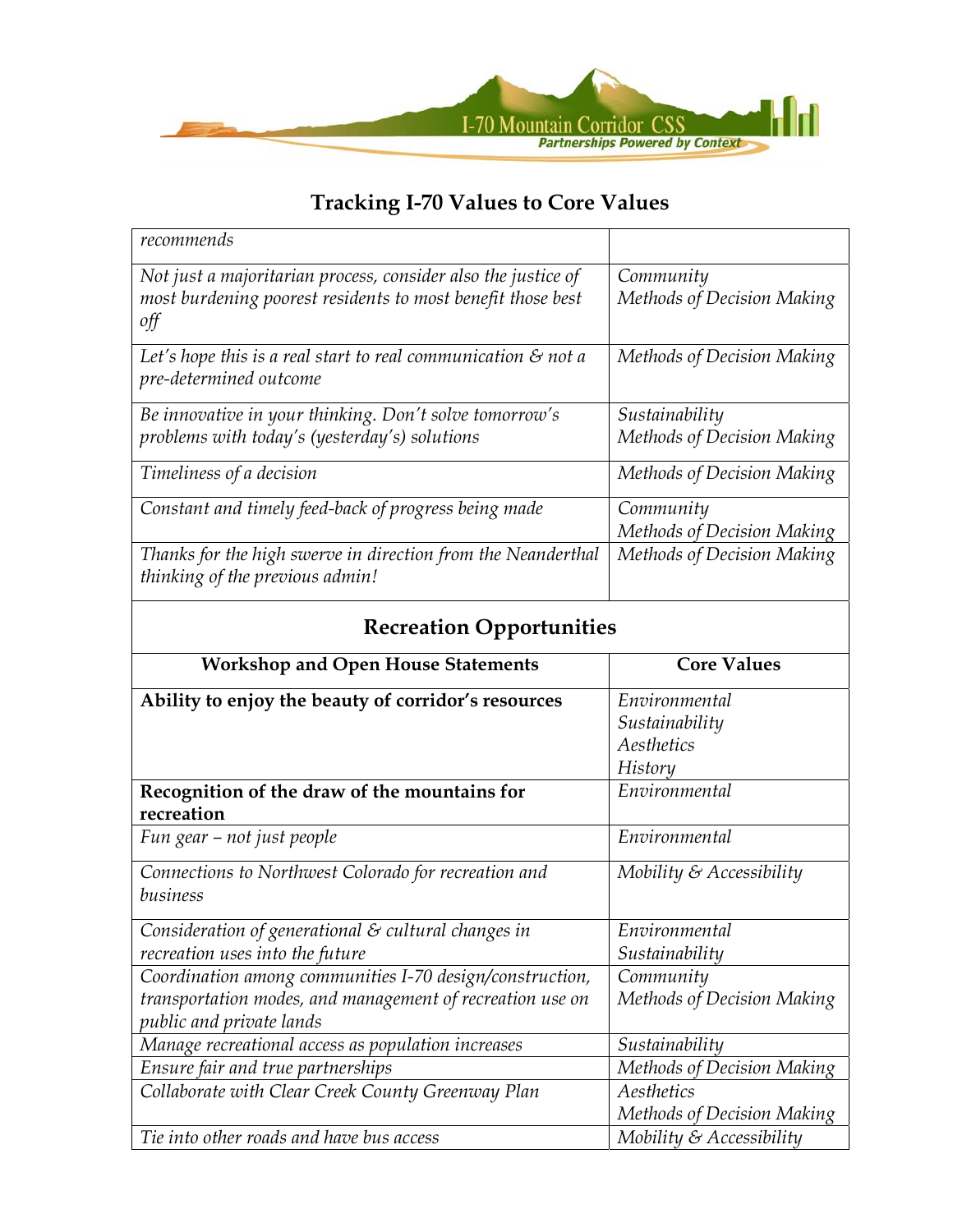

| Make the ride itself recreational! Monorail!                     | Sustainability              |
|------------------------------------------------------------------|-----------------------------|
|                                                                  | Mobility & Accessibility    |
| A train doesn't need to go too fast, just fast enough to         | Sustainability              |
| compete with auto travel, so travelers can enjoy one of the      | Mobility & Accessibility    |
| most beautiful views in the world                                |                             |
| Minimize impact to the Creek, no channelization occurred         | Environmental               |
| when I-70 was built in 1960s. Keep the Creek appearance          | Aesthethics                 |
| natural                                                          |                             |
| Minimize access to backcountry areas                             | Environmental               |
|                                                                  | Mobility $\&$ Accessibility |
| Those who are living in small communities are often here for     | Sustainability              |
| the recreation opportunities. Don't ruin it for us by trying to  | Community                   |
| accommodate large numbers of people. There is such a thing       |                             |
| as loving the natural area to death (just for the sake of        |                             |
| money).                                                          |                             |
| Wildlife crossings that work $\varepsilon$ where they are needed | Environmental               |
|                                                                  | Safety                      |
| Elevated transit to minimize impact on wildlife                  | Environmental               |
|                                                                  | Aesthetics                  |
|                                                                  | Mobility & Accessibility    |
|                                                                  | Safety                      |
| Trails                                                           | Mobility $\&$ Accessibility |
| Pedestrian opportunities                                         | Mobility $\&$ Accessibility |
| Biking opportunities                                             | Mobility $\&$ Accessibility |

| <b>Land Use</b>                                                                        |                             |
|----------------------------------------------------------------------------------------|-----------------------------|
| Land use must be considered along the way. How towns<br>develop affect transportation! | Environmental<br>Community  |
| Balance transportation alternatives with growth $\varepsilon$ land use                 | Sustainability<br>Community |
| Future vision of corridor communities and land use must be<br>tied together            | Sustainability<br>Community |
| Transportation and land use tied to long-term vision<br>community has of itself        | Community                   |
| Collaborative approach to future of community – both land<br>use and transport         | Sustainability              |
| We are all in the land use business                                                    | Methods of Decision Making  |